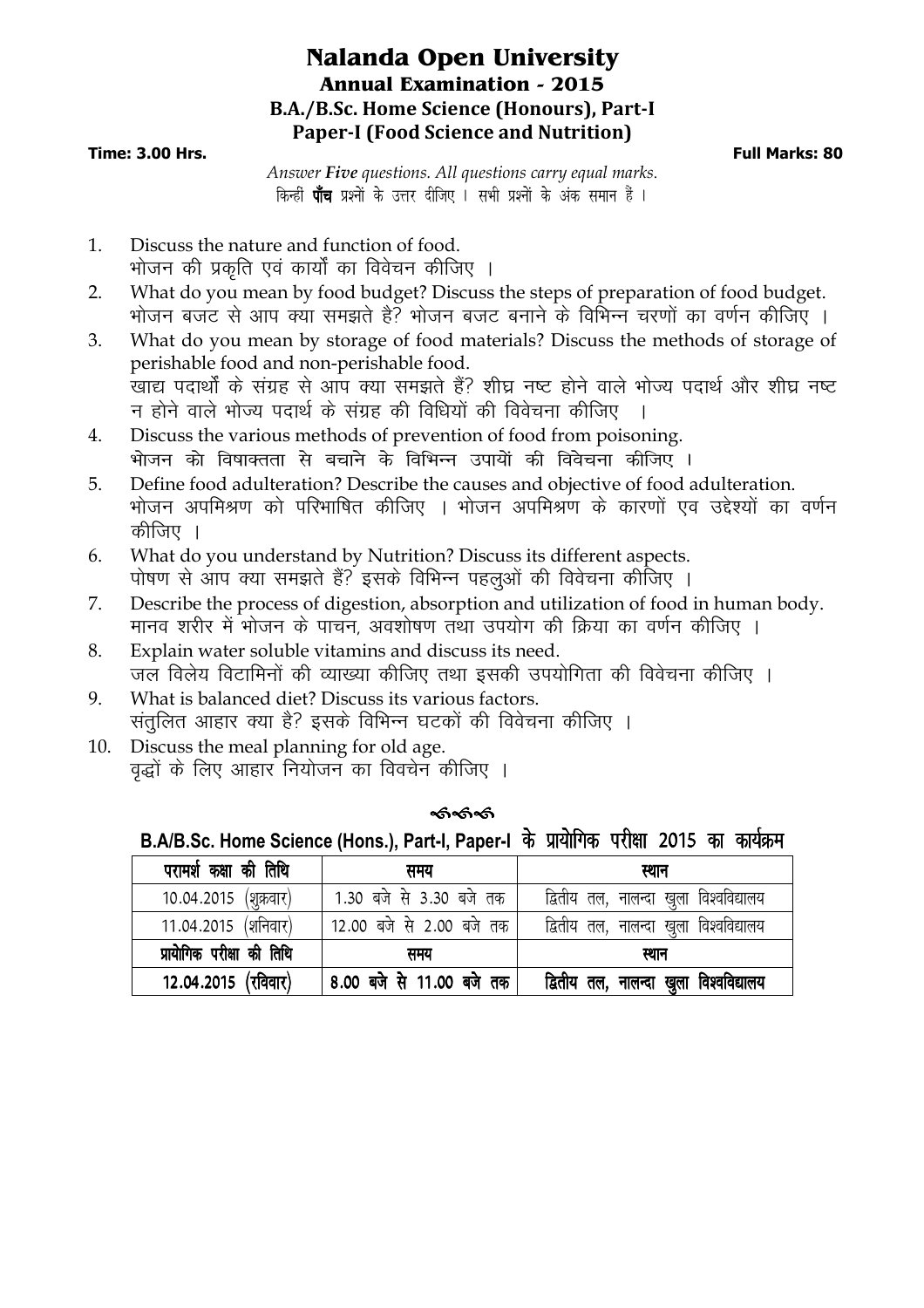## **Nalanda Open University Annual Examination - 2015 B.A./B.Sc. Home Science (Honours), Part-I Paper-II (Human Development)**

#### **Time: 3.00 Hrs. Full Marks: 80**

*Answer Five questions. All questions carry equal marks*. किन्हीं **पाँच** प्रश्नों के उत्तर दीजिए । सभी प्रश्नों के अंक समान हैं ।

- 1. Discuss the different stages of Labour? गर्भ की विभिन्न अवस्थाओं की विवेचना कीजिए ।
- 2. Write an essay on care and management of new born child. नवजात शिशओं की देखभात एवं व्यवस्था पर निबन्ध लिखिए ।
- 3. Describe the domestic and commercial methods of food preservation. भोजन संरक्षित करने के घरेलू तथा व्यवसायिक विधियों का वर्णन कीजिए ।
- 4. What is food adulteration? Describe its causes and effects on health. भोजन अपमिश्रण क्या है? इसके कारणों एवं स्वास्थ्य पर पडने वाले प्रभावों का वर्णन कीजिए ।
- 5. Discuss principles of development. विकास के नियमों की विवेचना कीजिए ।
- 6. Describe the various types of food contamination. खाद्य संदषण के विभिन्न प्रकारों का वर्णन कीजिए ।
- 7. Describe the Language development in child during 3 to 6 years. 3 से 6 वर्ष की उम्र के बच्चों मे भाषायी विकास की वर्णन कीजिए ।
- 8. Write an essay on methods of cooking. भोजन पकाने के विधियों पर एक लेख लिखिए ।
- 9. Discuss on common bhaviour problems of children in school age. स्कल अवस्था में बच्चों के व्यवहार की सामान्य समस्याओं की विवेचना कीजिए ।
- 10. What is play? Discuss the differences between play and work. खेल क्या है? खेल और कार्य के अन्तर की विवेचना कीजिए ।

|             | <b>B.A/B.Sc (Part – I) Geography &amp; Home Science (Honours)</b> |                 |                                |
|-------------|-------------------------------------------------------------------|-----------------|--------------------------------|
| <b>Date</b> | Papers.                                                           | <b>Time</b>     | <b>Examination Centre</b>      |
| 23/3/2015   | $(Hons)$ P-I                                                      | 3.30 to 6.30 pm | Nalanda Open University, Patna |
| 25/3/2015   | $(Hons)$ P-II                                                     | 3.30 to 6.30 pm | Nalanda Open University, Patna |
| 27/3/2015   | Tourism (Sub) P-I                                                 | 8 to 11 am      | Nalanda Open University, Patna |
| 28/3/2015   | Rastrabhsha-100 orHindi +Urdu 100 I                               | 3.30 to 6.30 pm | Nalanda Open University, Patna |
| 30/3/2015   | Botany (Sub) P-I                                                  | 8 to 11 am      | Nalanda Open University, Patna |
| 30/3/2015   | Education (Sub) P-I                                               | 8 to 11 am      | Nalanda Open University, Patna |
| 31/3/2015   | Sociology(Sub) P-I                                                | 8 to 11 am      | Nalanda Open University, Patna |
| 31/3/2015   | Math (Sub) P-I                                                    | 8 to 11 am      | Nalanda Open University, Patna |
| 01/4/2015   | Geography (Sub) P-I                                               | 8 to 11 am      | Nalanda Open University, Patna |
| 02/4/2015   | Chemistry (Sub) P-I                                               | 8 to 11 am      | Nalanda Open University, Patna |
| 02/4/2015   | Psychology (Sub) P-I                                              | 8 to 11 am      | Nalanda Open University, Patna |
| 03/4/2015   | Home Scince (Sub)-P I                                             | 8 to 11 am      | Nalanda Open University, Patna |
| 04/4/2015   | History (Sub) P-I                                                 | 8 to 11 am      | Nalanda Open University, Patna |
| 04/4/2015   | Zoology (Sub) P-I                                                 | 8 to 11 am      | Nalanda Open University, Patna |
| 06/4/2015   | JMC(Sub)-P I                                                      | 8 to 11 am      | Nalanda Open University, Patna |
| 06/4/2015   | Physics (Sub) P-I                                                 | 8 to 11 am      | Nalanda Open University, Patna |
| 07/4/2015   | Hindi (Sub) P-I                                                   | 8 to 11 am      | Nalanda Open University, Patna |
| 08/4/2015   | Political Sci (Sub) P-I                                           | 8 to 11 am      | Nalanda Open University, Patna |
| 09/4/2015   | Social Work (Sub) P-I                                             | 8 to 11 am      | Nalanda Open University, Patna |
| 10/4/2015   | Economics (Sub-I)                                                 | 8 to 11 am      | Nalanda Open University, Patna |
| 11/4/2015   | Pub.Administration(Sub)-P I                                       | 8 to 11 am      | Nalanda Open University, Patna |
|             |                                                                   |                 |                                |

# କ୍ତ<br>କେନ୍ଦ *Examination Programme, 2015*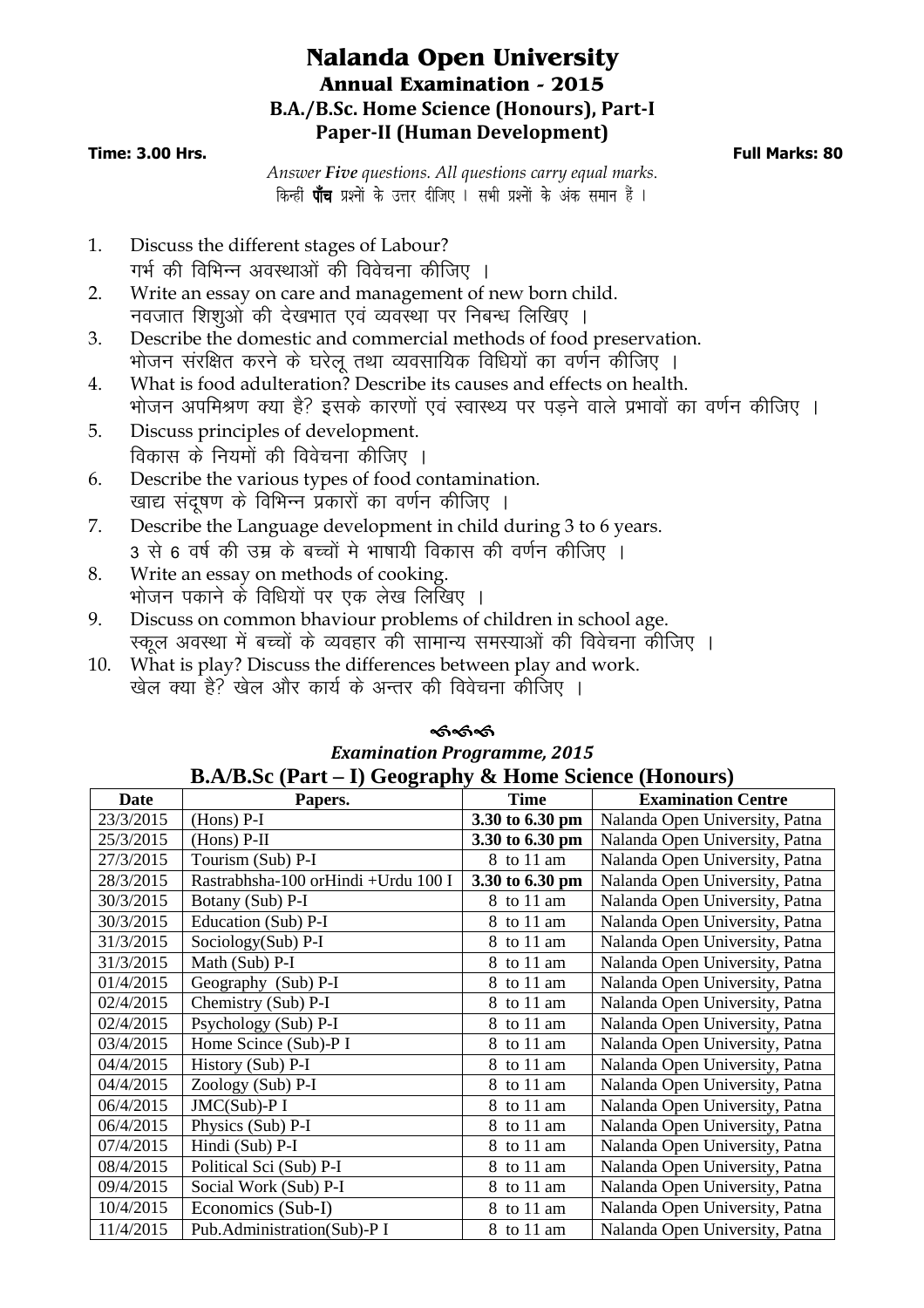## **Nalanda Open University Annual Examination - 2015 B.A./B.Sc. Home Science (Subsidiary), Part-I Paper-I (Food Science and Nutrition)**

#### **Time: 3.00 Hrs. Full Marks: 80**

*Answer Five questions. All questions carry equal marks*. किन्हीं **पाँच** प्रश्नों के उत्तर दीजिए । सभी प्रश्नों के अंक समान हैं ।

- 1. Write an essay on nutritive value of food. खाद्य पदार्थों की पौष्टिकता पर एक निबंध लिखिए ।
- 2. What is Food Budget? Discuss the factors influencing food budgeting. खाद्य बजट क्या है? खाद्य बजट को प्रभावित करने वाले कारकों की विवेचना कीजिए ।
- 3. Write an essay on importance of food storage. खाद्य संग्रहण के महत्व पर एक निबंध लिखिए ।
- 4. What do you mean by adulteration? Discuss the methods of identification of food adulteration.

मिलावट से आप क्या समझते हैं? खाद्य मिलावट के पहचान के तरीकों की विवेचना कीजिए ।

- 5. Write a descriptive note on importance of consumer protection. उपभोक्ता संरक्षण पर एक विस्तत टिप्पणी लिखिए ।
- 6. Discuss different aspects of nutrition. पोषण के विभिन्न पहलुओं की विवेचना कीजिए ।
- 7. Describe the chemical nature of proteins and discuss its sources. प्रोटीन के रासायनिक प्रकति का वर्णन कीजिए तथा इसके प्राप्ति स्रोत की विवेचना कीजिए ।
- 8. Discuss the methods of assessment of nutritional status. पोषणीय अवस्था के आकलन के तरीकों का विवेचन कीजिए ।
- 9. Discuss the concept of meal planning and examine its influencing factors. आहार नियोजन की अवधारणा की विवेचना कीजिए एवं इसे प्रभावित करने वाले कारकों का परीक्षण कीजिए ।
- 10. Discuss the selection of energy giving foods. उर्जा देने वाले खाद्य पदार्थों के चयन की विवेचना कीजिए ।

## ---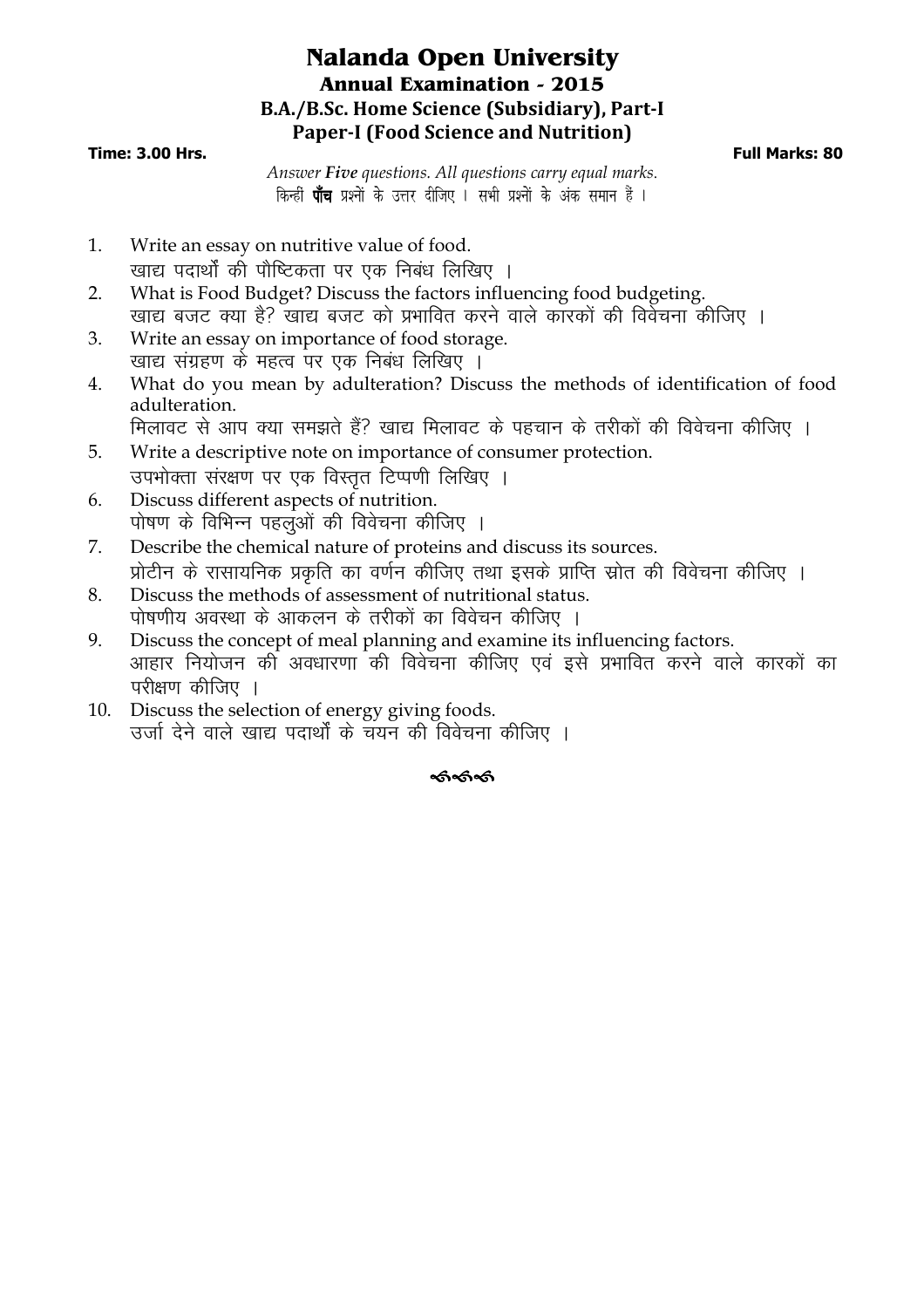## **Nalanda Open University Annual Examination - 2015 B.A./B.Sc. Home Science (Honours), Part-II Paper-III**

**Time: 3.00 Hrs. Full Marks: 80**

*Answer Five questions. All questions carry equal marks*. किन्हीं **पाँच** प्रश्नों के उत्तर दीजिए । सभी प्रश्नों के अंक समान हैं ।

- 1. Define therapeutic diet and discuss its principles and importance. उपचारात्मक पोषण को परिभाषित कीजिए तथा इसके सिद्धान्तों एवं महत्व की विवेचना कीजिए ।
- 2. Write an essay on personal health care. व्यक्तिगत स्वास्थ्य की देखभालन पर एक निबन्ध लिखिए ।
- 3. Discuss the etiological factors and symptoms of under weight. अल्पभार के कारण एवं लक्षणों की विवेचना कीजिए ।
- 4. Describe causes and types of diarrhea. अतिसार के कारणों एवं प्रकारों का वर्णन कीजिए ।
- 5. Describe the symptoms and types of Gastritis and their dietary management.
	- गैसट्राइटस के लक्षण एवं प्रकार तथा उनके आहार व्यवस्था का वर्णन कीजिए ।
- 6. Explain the symptoms, types and treatment of peptic ulcer. पेप्टिक अल्सर के लक्षण, प्रकार एवं उपचार को स्पष्ट कीजिए ।
- 7. Discuss the symptoms of heart disease and suggest food composition for patients of heart disease. .<br>हृदय रोग के लक्षणों की विवेचना कीजिए तथा हृदय रोग के लिए आहार व्यवस्था का सझाव दीजिए $\,$ ।
- 8. What is Gout? Discuss its causes, symptoms and dietary management. <u>गठिया क्या है? इसके कारण, लक्षण एवं आहार के आयोजन की विवेचना कीजिए ।</u>
- 9. Discuss causes, symptoms and treatment of Hemorrhoids. बावासीर के कारणों, लक्षणों एवं उपचार की विवेचना कीजिए ।
- 10. Write a descriptive note on actuate pancreatities. तीव्र पैक्रियाटाइटिस पर एक विवरणात्मक निबंध लिखिए । ---

| <b>EXAMINATION PROGRAMME, 2015</b> |                                                                        |                  |                                |  |  |  |  |  |
|------------------------------------|------------------------------------------------------------------------|------------------|--------------------------------|--|--|--|--|--|
|                                    | Bachelor of Art & Science (Part-II) Geography & Home Science (Honours) |                  |                                |  |  |  |  |  |
| Date                               | Time<br><b>Name of Examination Centre</b><br>Paper                     |                  |                                |  |  |  |  |  |
| 26/2/2015                          | <b>HONOURS PAPER - III</b>                                             | 8.00 to 11.00 am | Nalanda Open University, Patna |  |  |  |  |  |
| 28/2/2015                          | <b>HONOURS PAPER - IV</b>                                              | 8.00 to 11.00 am | Nalanda Open University, Patna |  |  |  |  |  |
| 02/3/2015                          | (SUB.) (Education-II))                                                 | 8.00 to 11.00 am | Nalanda Open University, Patna |  |  |  |  |  |
| 03/3/2015                          | (SUB.) (Economics - II)                                                | 8.00 to 11.00 am | Nalanda Open University, Patna |  |  |  |  |  |
| 03/3/2015                          | (SUB.) (Mathematics - II)                                              | 8.00 to 11.00 am | Nalanda Open University, Patna |  |  |  |  |  |
| 04/3/2015                          | (SUB.) (Home Science-II)                                               | 8.00 to 11.00 am | Nalanda Open University, Patna |  |  |  |  |  |
| 09/3/2015                          | (SUB.) (Chemistry - II)                                                | 8.00 to 11.00 am | Nalanda Open University, Patna |  |  |  |  |  |
| 09/3/2015                          | (SUB.) (Hindi - II) (SUB.)                                             | 8.00 to 11.00 am | Nalanda Open University, Patna |  |  |  |  |  |
| 10/3/2015                          | (SUB.) (Zoology - II)                                                  | 8.00 to 11.00 am | Nalanda Open University, Patna |  |  |  |  |  |
| 10/3/2015                          | (SUB.) (Pol. Sci - II)                                                 | 8.00 to 11.00 am | Nalanda Open University, Patna |  |  |  |  |  |
| 11/3/2015                          | (SUB.) (Psychology -II)                                                | 8.00 to 11.00 am | Nalanda Open University, Patna |  |  |  |  |  |
| 11/3/2015                          | (SUB.) (Botany - II)                                                   | 8.00 to 11.00 am | Nalanda Open University, Patna |  |  |  |  |  |
| 12/3/2015                          | (SUB.) (Physics - II)                                                  | 8.00 to 11.00 am | Nalanda Open University, Patna |  |  |  |  |  |
| 12/3/2015                          | (SUB) (History - II)                                                   | 8.00 to 11.00 am | Nalanda Open University, Patna |  |  |  |  |  |
| 13/3/2015                          | (SUB.) (Geography - II)                                                | 8.00 to 11.00 am | Nalanda Open University, Patna |  |  |  |  |  |
| 14/3/2015                          | Hindi 100 or Ur 50+Hn 50                                               | 8.00 to 11.00 am | Nalanda Open University, Patna |  |  |  |  |  |
| 16/3/2015                          | (SUB.) (Sociology -II)                                                 | 8.00 to 11.00 am | Nalanda Open University, Patna |  |  |  |  |  |
| 17/3/2015                          | (SUB) Social Work - II                                                 | 8.00 to 11.00 am | Nalanda Open University, Patna |  |  |  |  |  |
| 18/3/2015                          | (SUB.) (Pub Adm.- II)                                                  | 8.00 to 11.00 am | Nalanda Open University, Patna |  |  |  |  |  |
| 19/3/2015                          | (SUB.) (Tourism.- II)                                                  | 8.00 to 11.00 am | Nalanda Open University, Patna |  |  |  |  |  |
| 20/3/2015                          | $(SUB.)$ (JMC-II)                                                      | 8.00 to 11.00 am | Nalanda Open University, Patna |  |  |  |  |  |
|                                    |                                                                        |                  |                                |  |  |  |  |  |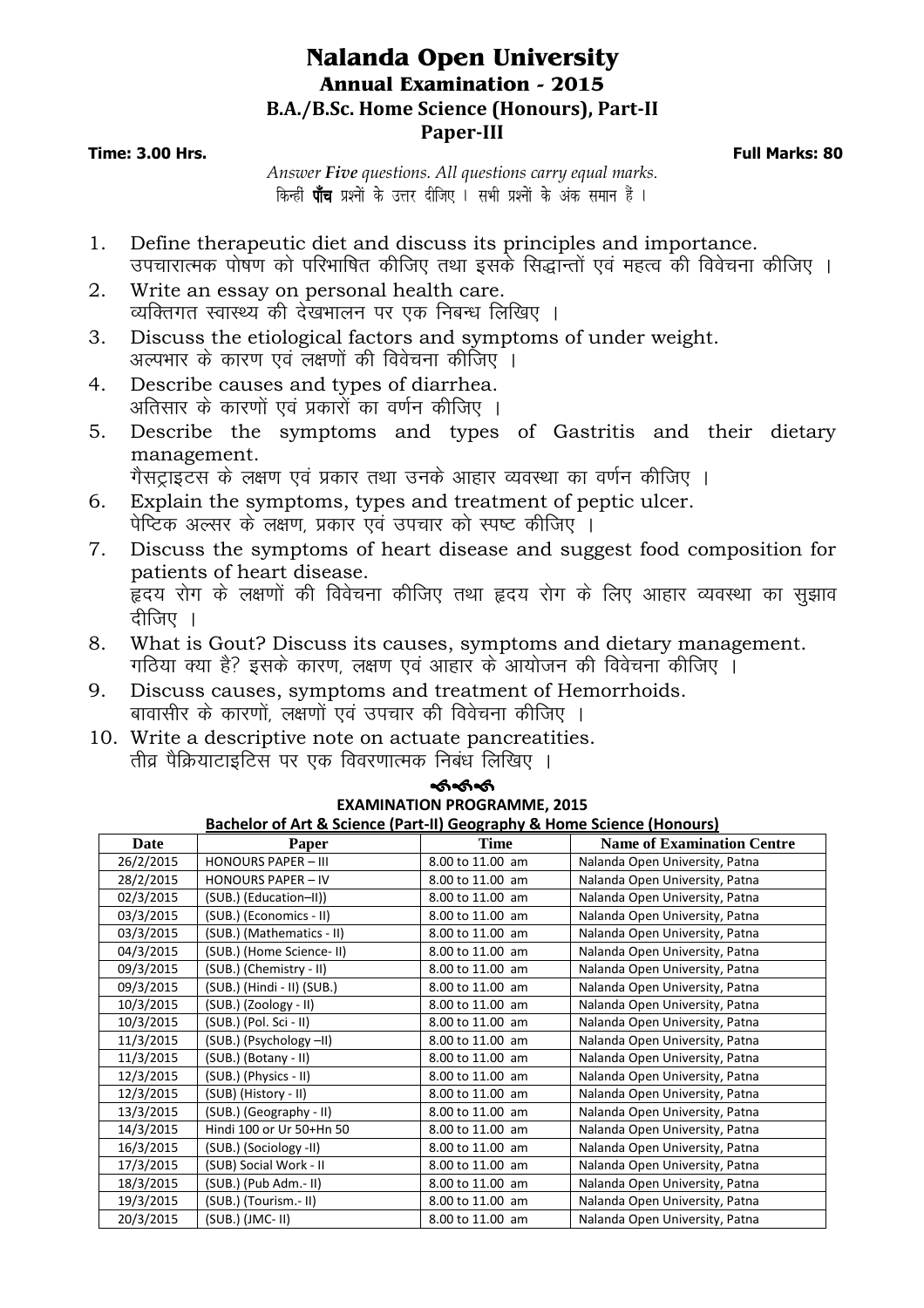## **Nalanda Open University Annual Examination - 2015 B.A./B.Sc. Home Science (Honours), Part-II Paper-IV**

#### **Time: 3.00 Hrs. Full Marks: 80**

*Answer Five questions. All questions carry equal marks*. किन्हीं **पाँच** प्रश्नों के उत्तर दीजिए । सभी प्रश्नों के अंक समान हैं ।

- 1. Analyse the Characteristics and types of Goal. लक्ष्य की विशेषताओं एवं प्रकारों की व्याख्या कीजिए ।
- 2. Describe the importance of evaluation in planning and its execution. आयोजन तथा उसके कार्यान्वयन में मूल्यांकन का महत्व बताइए ।
- 3. What is decision? Describe the factor affecting decision making process. <u>निर्णय क्या है? प्रक्रिया को प्रभावित करने वाले कारकों का वर्णन कीजिए ।</u>
- 4. What is Time-Management? Discuss the time demand in different Stages of family life cycle.
	- समय—व्यवस्थापन क्या है? परिवार के विभिन्न जीवन—चक्र में समय—माँग की विवेचना कीजिए ।
- 5. What is the meaning of energy management? Discuss the important aspects of Energy Management. उर्जा प्रबंधन का क्याँ अर्थ है? उर्जा प्रबन्धन के आवश्यक पहलओं की विवेचना कीजिए ।
- 6. What do you understand by "Family Income & expenditure"? Describe its different sources.

पारिवारिक आय—व्यय से आप क्या समझते हैं? इसके विभिन्न स्रोतों का वर्णन कीजिए ।

- 7. Discuss in brief the different activities of the family and its related rooms. परिवार में होने वाली विभिन्न क्रियाओं एवं उनसे सम्बन्धित कमरों की संक्षेप में चर्चा कीजिए ।
- 8. Write short notes on any two of the following: निम्नांकित में से किन्हीं दो पर संक्षिप्त टिप्पणियाँ लिखिएः<br>(a) Aims of decoration सजावट का उद्देश्य
	- (a) Aims of decoration सजावट का उद्देश्य<br>(b) Non Human resources गैर मानवीय साधन
	- (b) Non Human resources xSj ekuoh; lk/ku
	- (c) Family Budget
- 9. What are the types of colours? Describe the importance of different colours.

रंग कितने प्रकार के होते हैं? विभिन्न प्रकार के रंगों की विशेषताओं का वर्णन कीजिए ।

10. What is fatique? Analyse the methods for its removal. थकान क्या है? इसे दर करने के उपायों की व्याख्या कीजिए ।

## କ୍ତ<br>କେନ୍ଦ

#### aी0ए0/बी0एस.सी0 गह विज्ञान (ऑनर्स), पार्ट-II के पत्र-III & IV प्रायोगिक परीक्षा 2015 का कार्यक्रम

नालन्दा खला विश्वविद्यालय के गृह विज्ञान (ऑनर्स), खण्ड-द्वितीय के विद्यार्थियों के प्रायोगिक काउन्सेलिंग वर्ग तथा **प्रयोगिक** 

| काउन्सेलिंग वर्ग की तिथि  | पत्र सं0      | समय                      | स्थान                         |
|---------------------------|---------------|--------------------------|-------------------------------|
| 20.03.2015 (शुक्रवार)     | III           | 1.00 बजे से 3.00 बजे     | द्वितीय तल,                   |
| 21.03.2015 (शनिवार)       | $\mathbf{IV}$ | 3.00 बजे से 5.00 बजे तक  | खुला विश्वविद्यालय<br>नालन्दा |
| प्रायोगिक परीक्षा की तिथि | पत्र सं0      | समय                      | स्थान                         |
|                           |               |                          |                               |
| 22.03.2015                | Ш             | 10.00 बजे से 1.00 बजे तक | द्वितीय तल,                   |

परीक्षा का कार्यक्रम निम्नवत है :-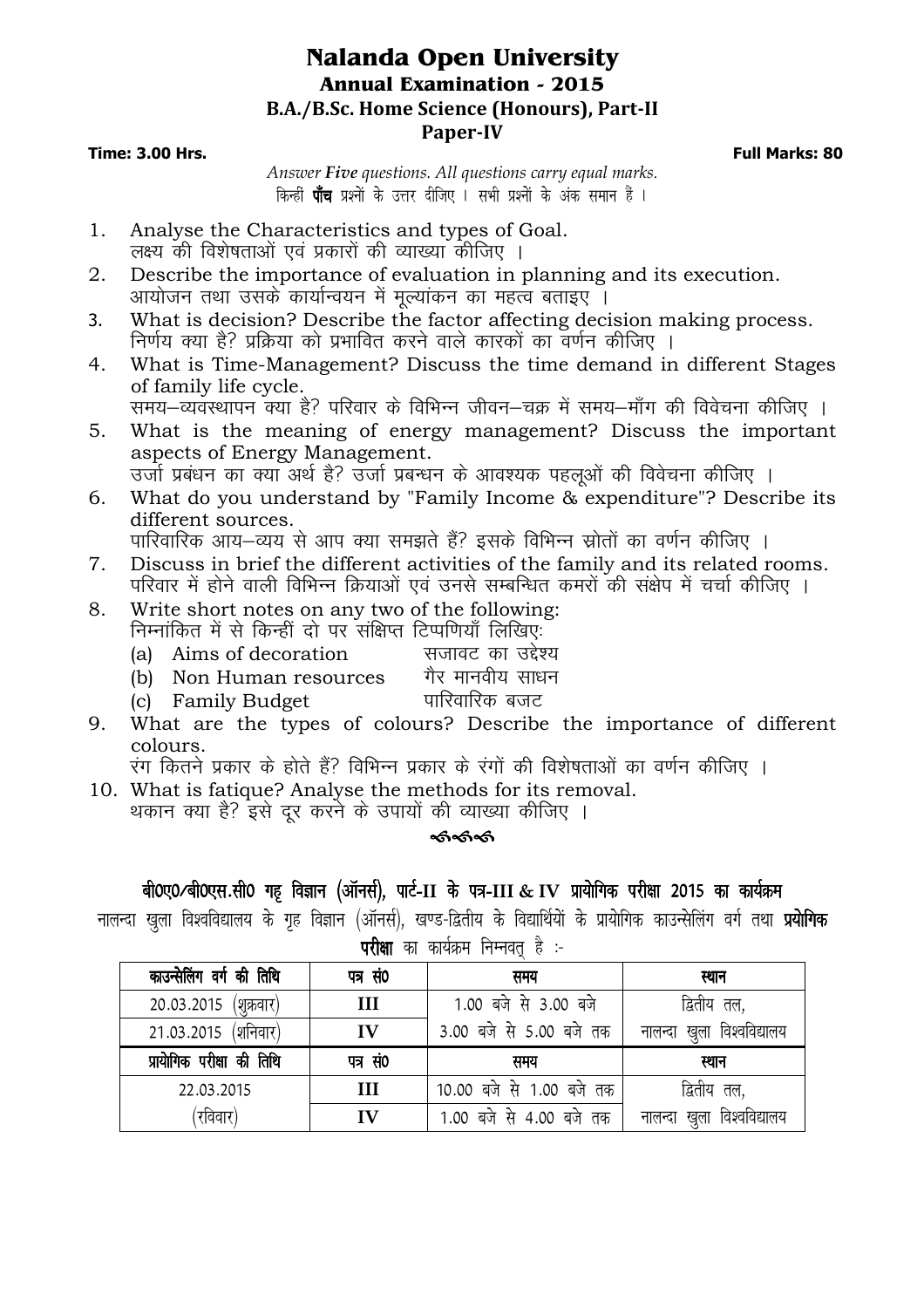## **Nalanda Open University Annual Examination - 2015 B.A./B.Sc. Home Science (Subsidiary), Part-II Paper-II**

#### **Time: 3.00 Hrs. Full Marks: 80**

*Answer Five questions. All questions carry equal marks*. किन्हीं **पाँच** प्रश्नों के उत्तर दीजिए । सभी प्रश्नों के अंक समान हैं ।

- 1. Discuss the different stages of Labour? गर्भ की विभिन्न अवस्थाओं की विवेचना कीजिए ।
- 2. Write an essay on care of mother during puer perium. प्रसोपरान्त माता की देख भाल पर एक निबन्ध लिखिए ।
- 3. Why supplementary food is essential to child? Discuss. बच्चों को पुरक आहार आवश्यक क्यों है? विवेचना कीजिए ।
- 4. Stating the concept of child development, discuss the importance of its study. बाल विकास की अवधारणा का परिचय देते हुए इसके अध्ययन के महत्त्व की विवेचना कीजिए ।
- 5. Discuss principles of development. विकास के नियमों की विवेचना कीजिए ।
- 6. Discuss the intellectual and personality development during School age. रकूल अवस्था में बौद्धिक एवं व्यक्तिगत विकास की विवेचना कीजिए ।
- 7. Describe the Language development in child during 3 to 6 years. 3 से 6 वर्ष की उम्र के बच्चों मे भाषायी विकास की वर्णन कीजिए ।
- 8. Describe the factors affecting play. खेल को प्रभावित करने वाले कारकों का वर्णन कीजिए ।
- 9. What do you understand by emotions? How emotional development occurs in infant. संवेग से आप क्या समझते हैं? नवजात शिशु में संवेगात्मक विकास किस प्रकार होता है?
- 10. Write notes on *any Two* of the following : निम्नलिखित में से *किन्हीं दो* पर टिप्पणी लिखिए :
	- (a) Breast feeding **Example 18** स्तनपान
	- (b) Motor development क्रियात्मक विकास
	- (c) Speech defects in child बच्चों में भाषा सम्बन्धी दोष

#### ---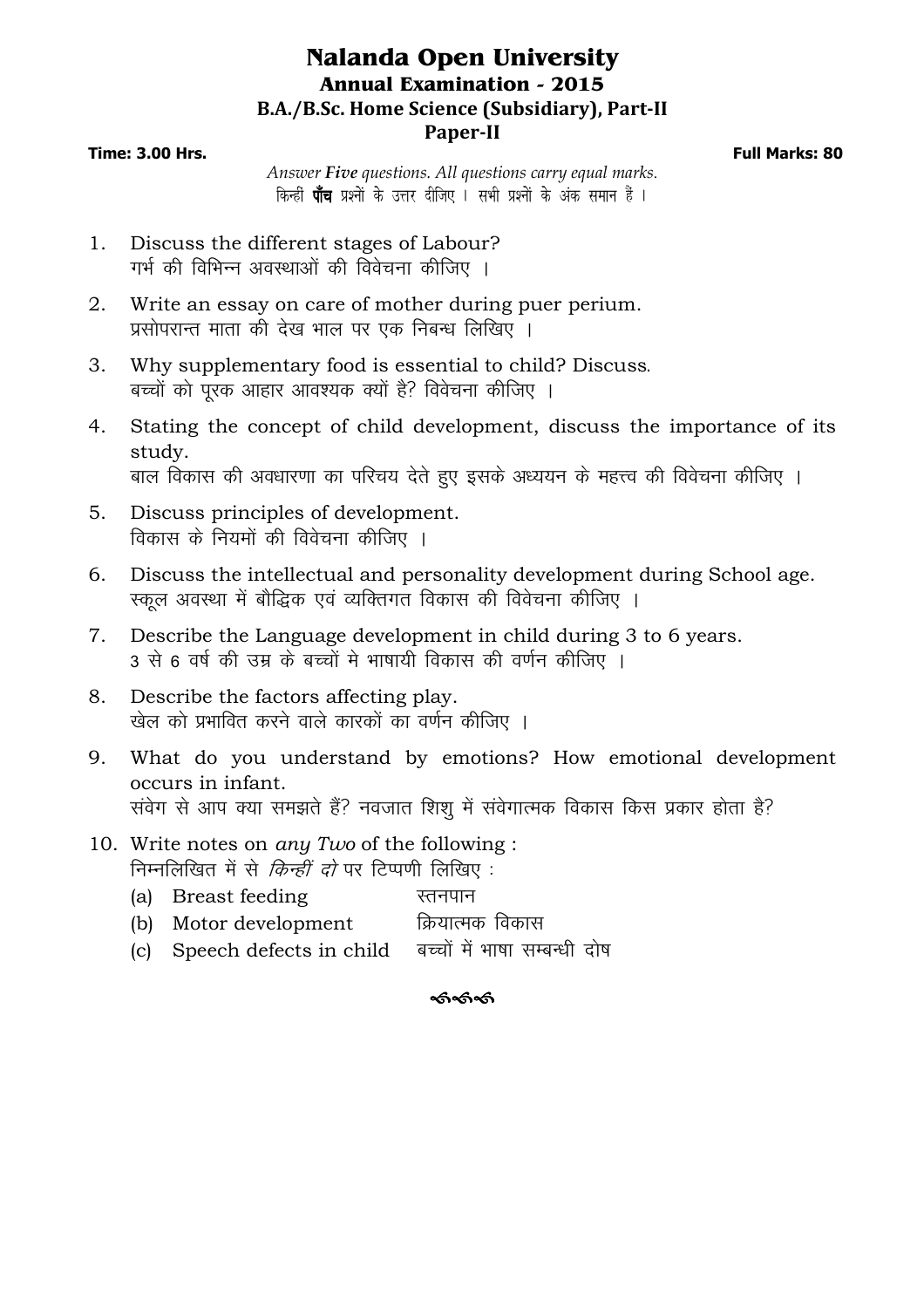## **Nalanda Open University Annual Examination - 2015 B.A./B.Sc. Home Science (Honours), Part-III Paper-V (Textile and Clothing)**

#### **Time: 3.00 Hrs. Full Marks: 80**

किन्हीं पाँच प्रश्नों के उत्तर दीजिए । सभी प्रश्नों के अंक समान हैं ।

- 1. Define Textile and describe its classification. वस्त्र विज्ञान को परिभाषित कीजिए तथा इसके वर्गीकरण का उल्लेख कीजिए ।
- 2. Discuss the Physical and Chemical property of Cotton. कपास की भौतिक एवं रसायनिक विशेषताओं का विवेचन कीजिए ।
- 3. What is general finishing process? Describe the physical finishing given on fabrics. सामान्य परिस्कृति प्रक्रियाँ क्या है? वस्त्र पर दी जाने वाली भौतिक प्ररिष्कृति का वर्णन कीजिए ।
- 4. Describe the history, types and methods of manufacturing of Rayon. रेयान के इतिहास, प्रकार एवं तैयार करने की विधियों का उल्लेख कीजिए ।
- 5. Enumerate the defects of Sewing Machine. Describe the measures for their eradication. सिलाई मशीन की खराबियों का उल्लेख कीजिए । उन्हें सूधारने के उपायों का वर्णन कीजिए ।
- 6. Describe the utility of Paper Pattern. Examine the essential rules for preparing it. पेपर पैटर्न की उपयोगिता का उल्लेख कीजिए । इसे तैयार करने हेतु आवश्यक नियमों का परीक्षण कीजिए ।
- 7. Explain important points for selection of fabrics. वस्त्रों के चयन के लिए आवश्यक बिन्दओं को स्पष्ट कीजिए ।
- 8. What do you mean by animal fibers? Discuss its types and properties. जान्तव रेशों से आपका क्या तात्पर्य है? इसके प्रकार एवं गूणों की विवेचना कीजिए ।
- 9. What is the drafting? Describe the method of drafting. झाफिटंग का तात्पर्य क्या है? झाफिटंग की विधि का वर्णन कोजिए ।

#### 10. Write notes on *any Two* of the following :- निम्नलिखित में से *किन्हीं* दो पर टिप्पणी लिखिए:-

| (i) Dacron    | — डेक्रौन |
|---------------|-----------|
| (ii) Denier   | — डेनियर  |
| $(iii)$ Orlan | $=$ ओरलौन |

#### $\lim_{n \to \infty}$  Orlon — अरिलीन

#### କ୍ତ<br>କେନ୍ଦ **EXAMINATION PROGRAMME-2015 B.A/B.Sc (Part–III) Geography and Home Science Honours**

| <b>Date</b> | <b>Papers</b>                           | <b>Time</b> | <b>Examination Centre</b>      |
|-------------|-----------------------------------------|-------------|--------------------------------|
|             | $16/2/2015$   Honours Paper-V           | 12 to 3 P.M | Nalanda Open University, Patna |
|             | $18/2/2015$   Honours Paper-VI          | 12 to 3 P.M | Nalanda Open University, Patna |
|             | $20/2/2015$   Honours Paper-VII         | 12 to 3 P.M | Nalanda Open University, Patna |
|             | $23/2/2015$ Paper –XV (General Studies) | 12 to 3 P.M | Nalanda Open University, Patna |
|             | $25/2/2015$   Honours Paper-VIII        | 12 to 3 P.M | Nalanda Open University, Patna |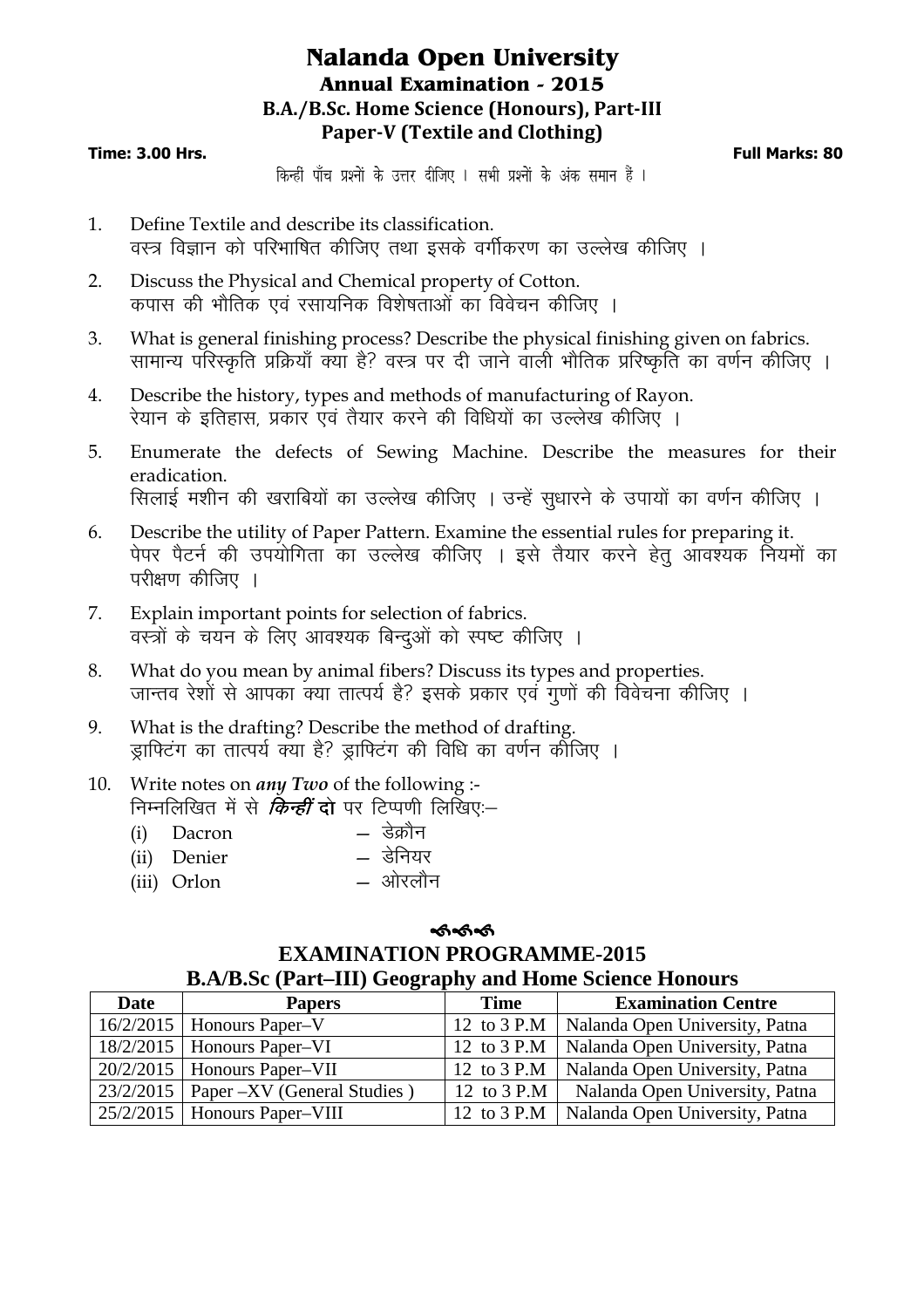## **Nalanda Open University Annual Examination - 2015 B.A./B.Sc. Home Science (Honours), Part-III Paper-VI (Child Psychology)**

#### **Time: 3.00 Hrs. Full Marks: 80**

किन्हीं पाँच प्रश्नों के उत्तर दीजिए । सभी प्रश्नों के अंक समान हैं ।

- 1. Describe briefly the scope of the child psychology. बाल मनोविज्ञान के विषय–विस्तार को संक्षेप में बताइए ।
- 2. What do you understand by child study technique? Describe clinical method as a technique of child study. बाल-अध्ययन विधि से आप क्या समझते हैं? बाल-अध्ययन विधि के रूप में औपचारिक विधि की व्याख्या कीजिए $\pm$
- 3. Critically evaluate observation method as a method of child psychology. बाल मनोविज्ञान की विधि के रूप में निरीक्षण विधि की आलोचनात्मक व्याख्या कोजिए ।
- 4. Discuss the role of heredity or genetic factor that influence development. विकास को प्रभावित करने वाले वंशानुगत या आनुवंशिक कारकों की भूमिका का विवेचन कीजिए।
- 5. Discuss the personal and environmental related factors influencing learning. अधिगम को प्रभावित करने वाले व्यक्तिगत तथा वातावरण सम्बन्धी कारकों की विवेचना कीजिए ।
- 6. Examine the classical conditioning theory of learning. कलासिकल अनुकूलन सिद्धान्त का पर्राेक्षण कोजिए ।
- 7. What is social development? Discuss process of social development. सामाजिक विकास से क्या तात्पर्य है? सामाजिक विकास की प्रक्रिया का विवेचन कीजिए ।
- 8. Define intelligence and discuss its characteristics. बुद्धि को परिभाषित कीजिए तथा इसकी विशेषताओं की विवेचना कीजिए ।
- 9. Critically explain any two theories of play. खेल के किन्हीं दो सिद्धान्तों की आलोचनात्मक व्याख्या कीजिए ।
- 10. Write notes on *any Two* of the following :- निम्नलिखित में से *किन्हीं* दो पर टिप्पणी लिखिए:-
	- (i) Childhood बाल्यावस्था  $(ii)$  Approached to learning  $-$  उद्यिगम के उपागम
	- $(iii)$  Importance of Play in Education  $-$  शिक्षा में खेल का महत्व

କ୍ତ<br>କେନ୍ଦ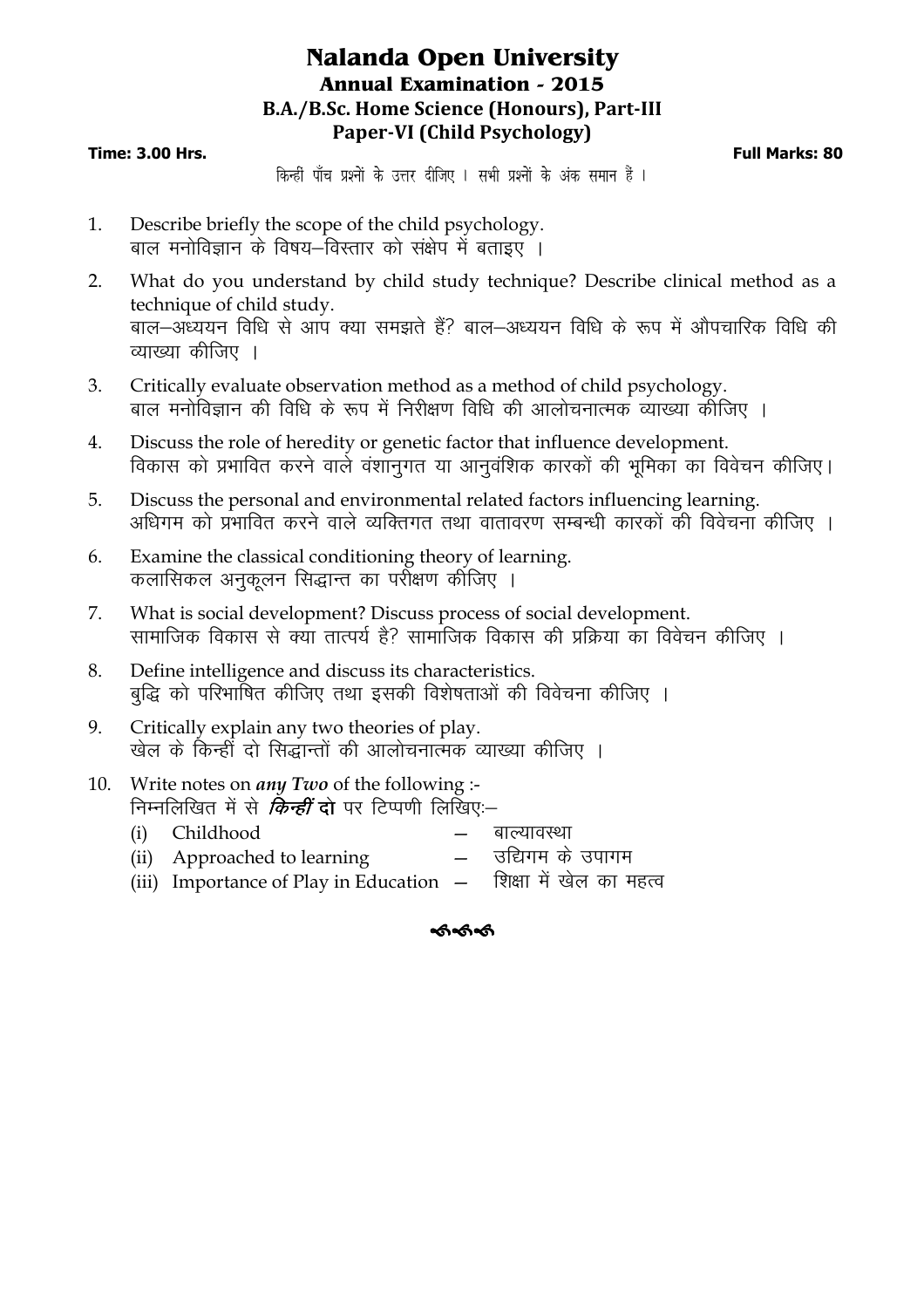## **Nalanda Open University Annual Examination - 2015 B.A./B.Sc. Home Science (Honours), Part-III Paper-VII (Extension Education)**

#### **Time: 3.00 Hrs. Full Marks: 80**

किन्हीं पाँच प्रश्नों के उत्तर दीजिए । सभी प्रश्नों के अंक समान हैं ।

- 1. What do you mean by Extension Education? Discuss its needs and scope. प्रसार शिक्षा से आपका क्या तात्पर्य है? इसकी आवश्यकता एवं महत्व की विवेचना कीजिए ।
- 2. Write an essay on "Philosophy of Extension Education". "प्रसार शिक्षा के दर्शन" पर एक निबंध लिखिए ।
- 3. Discuss the classification of extension teaching methods. प्रसार शिक्षण विधियों के वर्गीकरण का विवेचन कीजिए ।
- 4. Write an essay on "Extension Teaching Methods and Aids". "प्रसार शिक्षण पद्धतियाँ तथा साधन" पर एक निबन्ध लिखिए ।
- 5. Discuss the factors influencing selection of audio-visual aids. श्रव्य–दृश्य साधनों के चयन को प्रभावित करने वाले कारकों की विवेचना कीजिए ।
- 6. Explain the principles of community organization. सामदायिक संगठन के सिद्धांतों की व्याख्या कीजिए ।
- 7. Write an essay on the merits of leader. नेता के गुणों पर एक निबन्ध लिखिए ।
- 8. What do you mean by evaluation in Extension Education? Discuss steps of evaluation. प्रसार शिक्षा में मूल्यांकन से आपका क्या तात्पर्य है? मूल्यांकन के चरणों की विवेचना कीजिए ।
- 9. What do you understand by Rural Sociology? Discuss its scope. ग्रामीण समाजशास्त्र से आप क्या समझते हैं? इसके क्षेत्र की विवेचना कीजिए ।
- 10. Describe principles of Programme Planning. कार्यक्रम नियोजन के सिद्धांतों का वर्णन कीजिए ।

#### ---

*Programme of B.A/B.Sc. Part-III Home Science (Hons.), Practical Counselling Class and Examination, 2015*  **(A) Practical Counselling Class** 

| <b>Date</b>                    | Group | <b>Paper</b> | <b>Time</b>           | Venue                                 |  |  |
|--------------------------------|-------|--------------|-----------------------|---------------------------------------|--|--|
| 26.02.2015<br>to<br>28.02.2015 | A & B |              | 12.00 Noon to 2.00 PM | 2nd Floor,<br><b>Biscomaun Bhawan</b> |  |  |
| (B) Practical Examination      |       |              |                       |                                       |  |  |

| <b>Date</b>         | Paper | Group | <b>Time</b>         | <b>Venue</b>            |  |  |
|---------------------|-------|-------|---------------------|-------------------------|--|--|
| <i>01.03.2015</i>   |       |       | 8.00 AM to 11.00 AM | 2nd Floor,              |  |  |
| (Sunday)            |       | в     | 11.00 AM to 2.00 PM | <b>Biscomaun Bhawan</b> |  |  |
| Group Wise Roll No. |       |       |                     |                         |  |  |

| Group | Roll No.                 |
|-------|--------------------------|
|       | 120390001 to 120390053   |
|       | 120390060 to 120390091 & |
|       | All Old Students         |
|       |                          |

*Following items to be brought on 26.02.2015 Class :*

(1) Old News Paper (2) Pencil Box – Pencil, Rubber, Cutter, Scale (3) Measuring Tape (4) Scissor (5) Needle and Thread (6) 1 mt. Poplin Cloth of any Colour

## ক<br>- কৰ্তুক